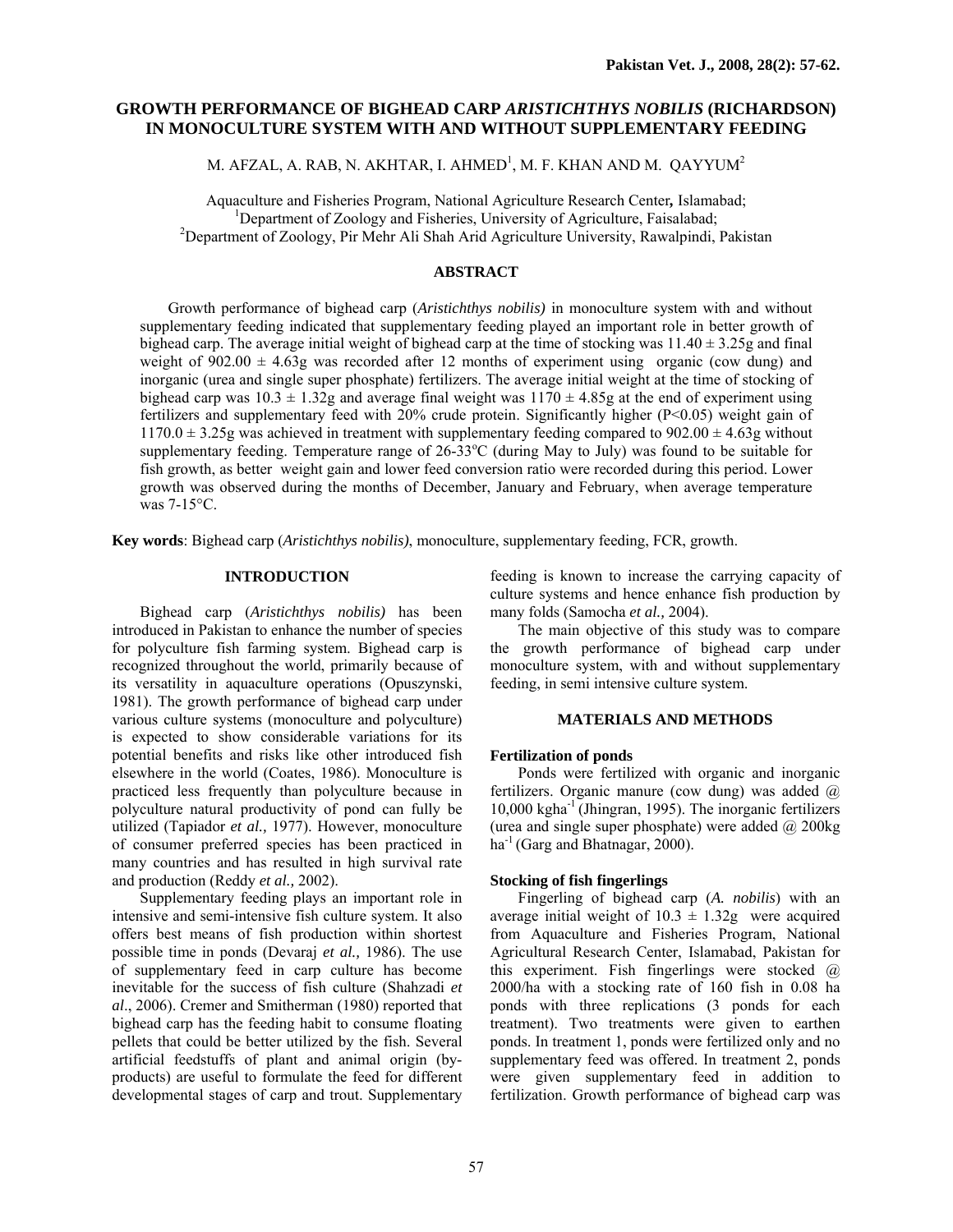monitored in a monoculture system for 12 months from August 2004 to July 2005.

## **Supplementary feeding**

Supplementary feed containing 20% crude protein was offered to the fish  $(2,3)$ % of body weight daily in two equal meals during morning (08:00h) and evening (18:00h). Supplementary feed was prepared from locally available feed ingredients viz. fish meal, rice bran, soybean meal, wheat bran, rapeseed meal and vitamin premix (Table 1).

### **Table 1: Composition of supplementary diet fed to bighead carp in monoculture system**

| <b>Ingredients</b>           | Amount $(\% )$ |
|------------------------------|----------------|
| Fish meal                    | 20.00          |
| Soybean meal                 | 10.00          |
| Rapeseed meal                | 5.00           |
| Rice bran                    | 40.00          |
| Wheat bran                   | 23.00          |
| Vitamin premix               | 2.00           |
| <b>Chemical composition</b>  |                |
| Crude protein (% dry matter) | 22.76          |
| Energy (Kcal/kg)             | 281.00         |
| Fibre (% dry matter)         | 1.40           |
| Price/ $Kg$ (in Rs)          | 14.00          |

#### **Fish sampling for growth studies**

Water level in ponds was maintained at the depth of 1.4-1.5m during the whole study period. Fish samples were collected on monthly basis from August 2004 to July 2005 with the help of drag net of 2.5 cm stretched mesh size to record data on body weight for growth performance study. The sample was restricted to 20% of stocking density (32 fish). The feed conversion

ratios (FCR) were calculated by taking the amount of feed provided and net fish yield.

## **Monitoring of water quality parameters**

Water quality of ponds was monitored fortnightly to record physicochemical characteristics viz. temperature, pH, dissolved oxygen and total alkalinity.

### **Statistical analysis**

Mean values  $(±$  SE) for each parameter were computed. The effect of various treatments on the investigated traits was analyzed by analysis of variance to determine the significant growth in different months and student t-test to determine the significant growth between two treatments. The significance of difference between the means was evaluated by using the Duncan's multiple range test (Steel *et al.,* 1996).

#### **RESULTS**

### **Growth performance without supplementary feeding**

The average initial weight of bighead carp at the time of stocking was  $11.40 \pm 3.25$ g and the final weight of  $902.00 \pm 4.63$ g was recorded after 12 months of experiment using fertilizers (T1) alone. Significantly higher (P<0.05) weight gain was recorded during the month of July (208.3  $\pm$  5.66g), followed by June and May (178.8  $\pm$  3.52 and 137.6  $\pm$  2.56g, respectively). Significantly lower values of weight gain were recorded during the months of December, January and February with the increment of  $12.4 \pm 2.10$ ,  $12.9 \pm 3.12$ and  $17.7 \pm 2.56$ g, respectively, however, weight gains in December and January did not differ from each other (Table 2).

**Table 2: Growth performance of bighead carp in monoculture without supplementary feeding** 

| <b>Months</b> | Temperature $(^{\circ}C)$ | Weight $(g)$      | Monthly weight gain (g)   |
|---------------|---------------------------|-------------------|---------------------------|
| July          | 31.5                      | $11.40 \pm 3.25$  |                           |
| August        | 28.5                      | $88.00 \pm 7.50$  | $76.6 \pm 8.66$ d         |
| September     | 25.0                      | $154.50 \pm 5.77$ | $66.5 \pm 5.77$ e         |
| October       | 21.0                      | $213.40 \pm 4.52$ | $58.9 \pm 4.23$ f         |
| November      | 19.0                      | $244.50 \pm 5.36$ | $31.1 \pm 2.32$ i         |
| December      | 14.0                      | $256.90 \pm 5.23$ | $12.4 \pm 2.10 \text{ k}$ |
| January       | 7.0                       | $269.80 \pm 4.12$ | $12.9 \pm 3.12k$          |
| February      | 15.0                      | $287.50 \pm 3.26$ | $17.7 \pm 2.56$ j         |
| March         | 23.5                      | $321.00 \pm 2.36$ | $33.5 \pm 2.52$ h         |
| April         | 25.5                      | $377.30 \pm 1.25$ | $56.3 \pm 2.20g$          |
| May           | 26.0                      | $514.90 \pm 2.32$ | $137.6 \pm 2.56$ c        |
| June          | 30.0                      | $693.70 \pm 2.15$ | $178.8 \pm 3.52b$         |
| July          | 32.0                      | $902.00 \pm 4.63$ | $208.3 \pm 5.66a$         |

Values with different alphabets differ significantly from each other (P<0.05).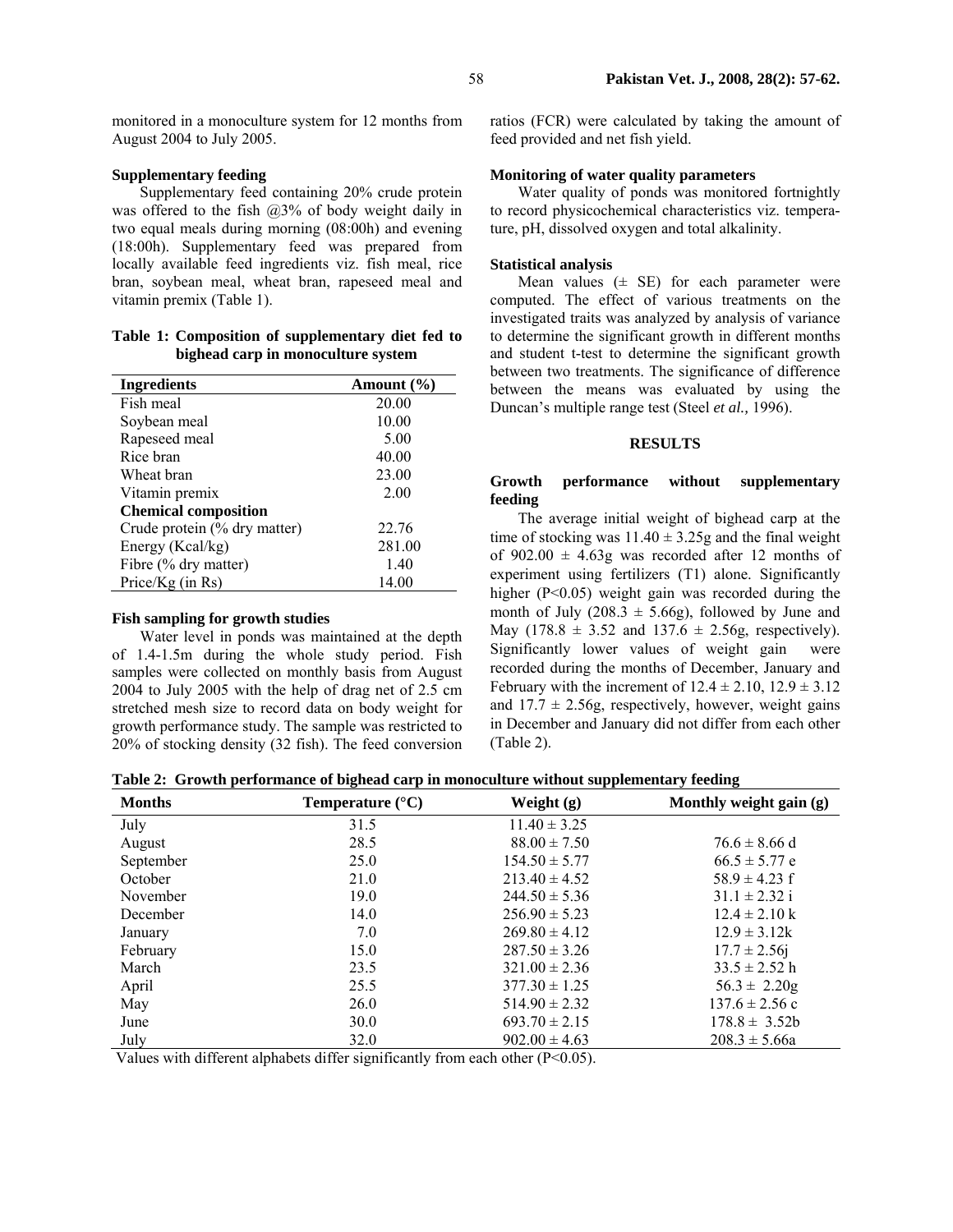## **Growth performance with supplementary feeding**

The average initial weight of bighead carp at the time of stocking was  $10.3 \pm 1.32$ g and the average final weight was  $1170 \pm 4.85$ g at the end of the experiment in fish given fertilizers and supplementary feeding (Table 3). Statistical analysis showed that highest monthly weight gain was recorded in July (296.00  $\pm$ 2.32g). The values for the months of May and June  $(150.00 \pm 2.12$  and  $174.00 \pm 1.65$ g) were lower than for July, but did differ from each other. The lowest weight gain was found in January  $(23.00 \pm 1.53g)$ . Feed conversion ratios (FCR) were higher during winter months and lower during summer months.

When comparing growth of fish in ponds with and without supplementary feed (Table 4), a significantly higher (P<0.05) final weight of  $1170.0 \pm 4.85$ g was achieved in monoculture experiments with supplementary feed versus  $902.00 \pm 4.63$ g in fertilized ponds without supplementary feeding. Total weight gain of bighead carp fed with supplementary feeding was also significantly higher  $(P<0.05)$  than without supplementary feeding. FCR for whole experiment was 4**.**24 **±**  1.17 (Table 4).

Physicochemical characteristics viz. temperature, pH, dissolved oxygen and total alkalinity in two types of ponds were recorded. The values of temperature, pH, dissolved oxygen and total alkalinity varied between 7.0-33°C, 7.0-8.5, 4.05-7.0 mg/l and 123-217 mg/l, respectively in both the treatments (Figure 1 a, b, c and d). Water temperature did not differ between the experimental ponds, however, were found to be influenced by seasonal changes, lower temperature was recorded during December to February  $(7-15^{\circ}C)$  and optimum during May-August (26-33°C). Dissolved oxygen in two treatments showed some variations; lower values were found during summer months and higher in winter months. The pH did not show variations between the treatments except for the month of August and April. Alkalinity varied between 123-217 mg/l in both the treatments.

Growth performance of bighead carp in ponds with and without supplementary feeding in relation to temperature is given in Tables 2 and 3. The better growth was found in months of July, June and May when temperature was in the range of 26-33°C, whereas the lower growth was in the months of December, January and February, when the temperature was between 07-15°C.

| <b>Months</b> | <b>Temperature</b> | Mean weight        | <b>Monthly weight</b> | <b>Feed offered</b> | <b>FCR</b>         |
|---------------|--------------------|--------------------|-----------------------|---------------------|--------------------|
|               | $(^0C)$            | (g)                | gain(g)               | (g)                 |                    |
| July          | 32.0               | $10.30 \pm 1.32$   |                       |                     |                    |
| August        | 28.5               | $85.30 \pm 2.65$   | $75.00 \pm 2.52d$     | $94.86 \pm 2.32h$   | $1.26 \pm 0.12$ f  |
| September     | 25.0               | $175.30 \pm 2.52$  | $90.00 \pm 3.65$ cd   | $168.60 \pm 2.54g$  | $1.87 \pm 0.01$ f  |
| October       | 21.0               | $280.00 \pm 2.85$  | $104.70 \pm 4.21c$    | $238.08 \pm 2.12$ f | $2.27 \pm 0.32$ ef |
| November      | 19.5               | $322.00 \pm 2.65$  | $42.00 \pm 2.23e$     | $276.21 \pm 2.02e$  | $6.57 \pm 0.14c$   |
| December      | 14.0               | $352.00 \pm 3.25$  | $30.00 \pm 3.52e$     | $286.20 \pm 3.25e$  | $9.54 \pm 0.10$ h  |
| January       | 7.50               | $375.00 \pm 2.65$  | $23.00 \pm 1.53$ f    | $314.65 \pm 3.52d$  | $13.68 \pm 0.21a$  |
| February      | 15.0               | $402.00 \pm 3.65$  | $27.00 \pm 1.35$ f    | $331.50 \pm 2.25cd$ | $12.27 \pm 0.11a$  |
| March         | 23.5               | $444.20 \pm 4.12$  | $42.20 \pm 2.32e$     | $348.04 \pm 4.23cd$ | $8.24 \pm 0.21$ b  |
| April         | 25.0               | $550.00 \pm 4.26$  | $105.80 \pm 3.65c$    | $462.52 \pm 4.12c$  | $4.37 \pm 0.12$ d  |
| May           | 26.0               | $700.00 \pm 4.32$  | $150.00 \pm 2.12b$    | $602.4 \pm 3.65$ bc | $4.01 \pm 0.01$ d  |
| June          | 31.5               | $874.00 \pm 2.36$  | $174.00 \pm 1.65$     | $815.92 \pm 2.36b$  | $4.68 \pm 0.01d$   |
| July          | 33.0               | $1170.00 \pm 4.85$ | $296.00 \pm 2.32a$    | $981.0 \pm 3.25a$   | $3.31 \pm 0.12e$   |

**Table 3: Growth performance of bighead carp in monoculture with supplementary feeding** 

Values with different alphabets within a column differ significantly from each other  $(P<0.05)$ .

**Table 4: Over all weight gain (g) with and without supplementary feeding under monoculture system** 

| <b>Treatments</b>                          | <b>Initial</b><br>weight | <b>Final weight</b> | <b>Total weight</b><br>gain | <b>Mean daily</b><br>weight gain | <b>Feed offered</b> | <b>FCR</b>    |
|--------------------------------------------|--------------------------|---------------------|-----------------------------|----------------------------------|---------------------|---------------|
| Without<br>supplementary<br>feeding $(T1)$ | $11.4 \pm 3.25a$         | $902 \pm 4.63$      | $890.6 \pm 2.32$ b          | $2.47 \pm 1.12b$                 |                     |               |
| With<br>supplementary<br>feeding $(T2)$    | $10.3 \pm 1.32a$         | $1170 \pm 485a$     | $1159.7 \pm 3.21a$          | $3.20 \pm 1.10a$                 | $4920.00 \pm 3.05$  | $4.24 + 1.17$ |

Values with different alphabets within a column differ significantly from each other (P<0.05).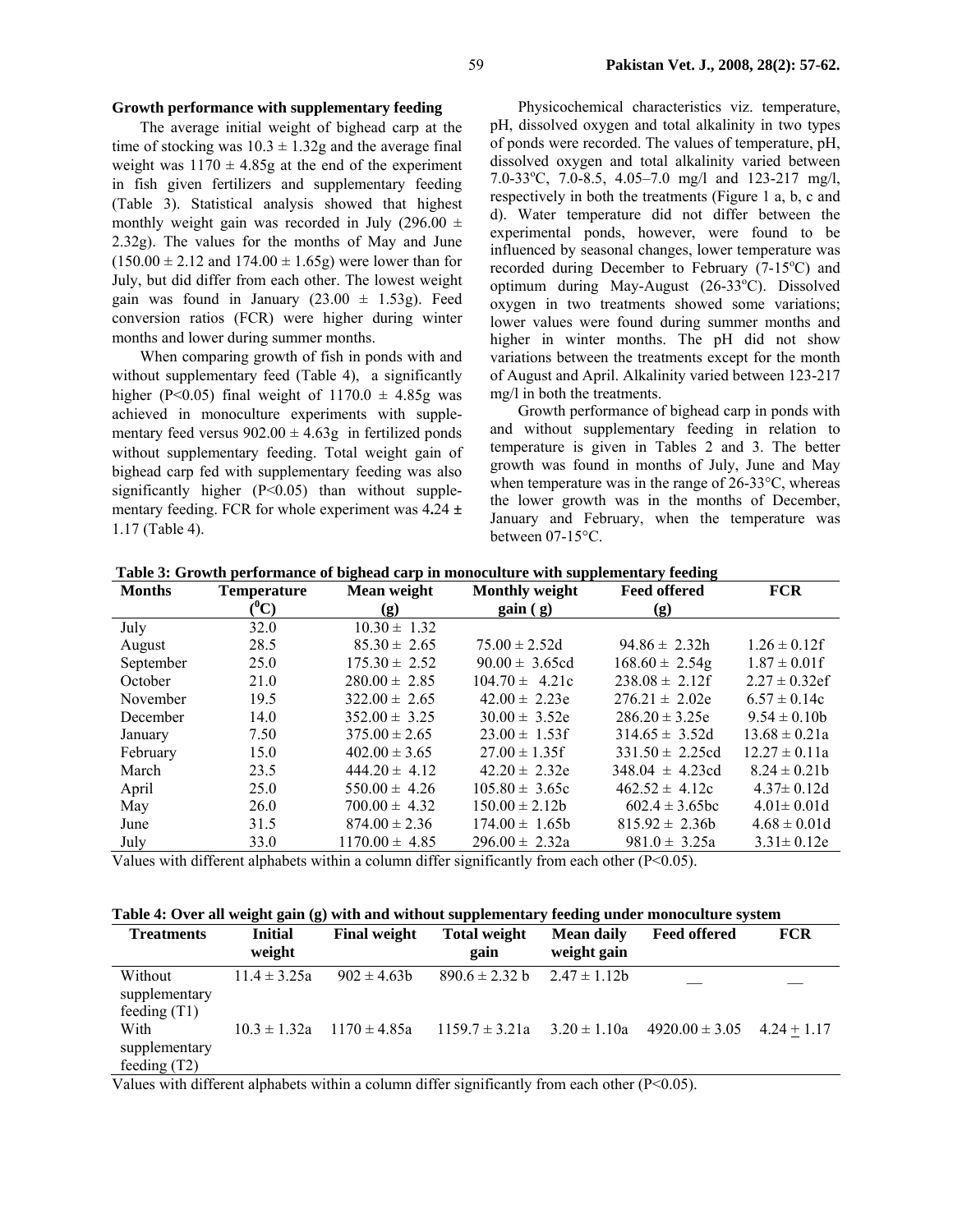

**Fig. 1: Mean values of different physicochemical parameters in ponds water under monoculture system**   $\left(\frac{A}{\sqrt{a}}\right)$  = treatment 1,  $\frac{B}{\sqrt{a}}$  = treatment 2)

#### **DISCUSSION**

Supplementary feeding is known to increase the carrying capacity of culture systems and can enhance fish production by several folds (Jhingran, 1995). In the present study, the average monthly weight gain was higher in bighead carp fed with supplementary feed than in fertilized pond without supplementation in a monoculture system which is in agreement with the findings of Devaraj *et al.* (1986), Diana *et al.* (1994), Abdelghany and Ahmad (2002) and Khan *et al.* (2004). According to Cremer and Smitherman (1980), bighead carp growth was 57% higher in ponds receiving supplementary feeding, as supplementary feeding provides fish with the additional proteins and good carbohydrates, which results in better growth (Jena *et al*., 2002)

The maximum weight gain was recorded in the month of July, followed by the months of May and June. Sifa et al. (1980) observed that bighead carps were fed most intensively for 18 hours each day during July and August, feeding peaked between 1200 and 2000h. Lower values of monthly weight gain were recorded in December, January and February, which might be due to decreased food intake by fish at low temperatures (Kolar *et al*., 2005). Better FCR was found in the month of July which is similar to Sinha and Saha (1980) but higher than 1.75-1.77 reported by Sahu *et al*. (2007). The growth and FCR are good tools to compute the acceptability of supplementary feed in fish feeding experiments (Inayat and Salim, 2005).

Water temperature did not differ between the experimental ponds, but were found to be influenced by seasonal changes. Lower temperature was recorded during December to February and optimum during May-August. The pond water temperature ranged between 26°C and 33°C during June to August was found to be suitable for the growth of bighead carp as at these temperatures fish fed extensively on natural and supplementary feeds (Bettoli *et al*., 1985). Dissolved oxygen in two treatments showed some seasonal variations but its level was within acceptable range and had no adverse effect on fish growth (Shah *et al.,* 1998). The pH and total alkalinity remained in the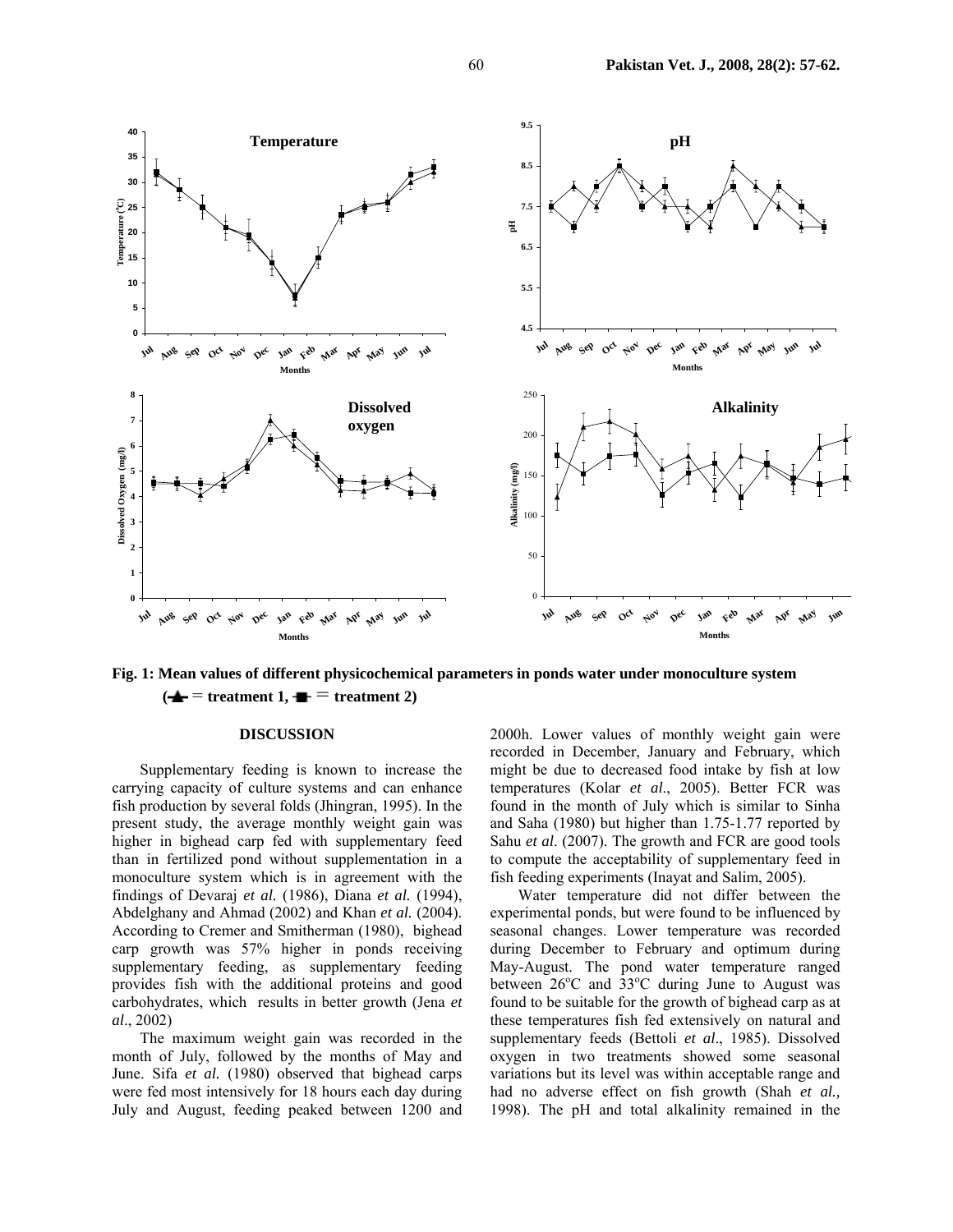range of 7.0-8.5 and 123-217 mg/l respectively, which are considered suitable for fish culture (Boyd, 1982).

The present study indicates that supplementary feeding plays an important role for better growth of bighead carp and can increase the pond production. It can easily be interpreted that the temperature range of 26-33°C is suitable for the growth of bighead carp in monoculture system.

# **REFERENCES**

- Abdelghany, A. E. and M. H. Ahmad, 2002. Effect of feeding rate on growth and production of Nile tilapia, common carp and silver carp poly cultured in fertilized ponds. Aquaculture Res., 33**:** 415-423.
- Bettoli, P. W., W. H. Neill and S. W. Kelsch, 1985. Temperature preference and heat resistance of grass carp *Ctenopharyngodon idella*, bighead carp *Hypophthalmichthys nobilis* and their F1 hybrids. J. Fish Biol., 27: 239-247.
- Boyd, C. E., 1982. Water Quality Parameters for Fish Culture. Elsevier Science Publishers, Amsterdam, The Netherlands, pp: 318.
- Coates, D., 1986. Fisheries development of the Spepik River, Papua New Guinea: proposed fish introduction. In: J. L. Maclean, L.B. Dizon and L.V. Hosillos (eds). The First Asian Fisheries Forum. Asian Fisheries Society, Manila, Philippines, pp: 367-370.
- Cremer, M. C. and R. O. Smitherman, 1980. Food habits and growth of silver and bighead carp in cages and ponds crosses with five stocks of Rohu carp (*Labeo rohita*) *C. idella, Hypophthalmichthys molitrix* and *Aristichthys nobilis*. Aquaculture, 20: 57-64.
- Devaraj, K. V., G. Y. Keshavappa and J. K. Manissery, 1986. Growth of grass carp, *Ctenopharyngodon idella* (val.), fed on two terrestrial fodder plants. Aquacult. Fish Manag., 17: 123-128.
- Diana, J. S., C. K. Lin and K. Jaiyen, 1994. Supplemental feeding of Tilapia in fertilized ponds. J. World Aquacult. Society, 25: 497-506.
- Garg, S. K. and A. Bhatnagar, 2000. Effect of fertilization frequency on pond productivity and fish biomass in still water ponds stocked with *Cirrhinus mrigala* (Ham.). Aquacul. Res., 31(5): 409-414.
- Inayat, L. and M. Salim, 2005. Feed conversion ratio of major carp, *Cirrhinus mrigala*, fingerlings fed on soybean meal, maize gluten and maize. Pakistan Vet. J., 25(1) : 13-17.
- Jena, J. K., S. Ayyapan P. K. Aravindakshan, B. Dash, S. K. Sahu, S. K. Singh and H. K. Muduli, 2002. Evaluation of production performance in carp polyculture with different stocking densities and species combinations. J. Appl. Ichthyol., 18: 165-

171.

- Jhingran, V. G., 1995. Fish and Fisheries of India. Hindustan Publishing, Delhi, India.
- Khan, M. A., A. K. Jafri and N. K. Chadha, 2004. Growth, reproductive performance, muscle and egg composition in grass carp, *Ctenopharyngodon idella* (Valenciennes), fed hydrilla or formulated diets with varying protein levels. Aquacul. Res., 35: 1277-1285.
- Kolar, C. S., D. C. Chapman, Jr. W. R. Courtenay, C. M. Housel, J. D. Williams and D. P. Jennings, 2005. Asian carps of the Genus *Hypophthalmichthys* (Pisces, *Cyprinidae*)―A biological synopsis and environmental risk assessment. Report to US Fish and Wildlife Service per Interagency Agreement 94400, pp: 30- 128
- Opuszynski, K., 1981. Comparison of the usefulness of the silver carp and the bighead carp as additional fish in carp ponds. Aquaculture, 25: 223-233.
- Reddy, P. V. G. K., B. Gjerde, S. D. Tripathi, R. K. Jana, K. D. Mahapatra, S. D. Gupta J N. Saha, M. Sahoo, S. Lenka, P. Govindassamy, M. Rye and T. Gjedrem, 2002. Growth and survival of six stocks of rohu (*Labeo rohita*, Hamilton) in mono and polyculture production systems. Aquaculture, 203: 239–250.
- Sahu, P. K., J. K. Jena, P. C. Das, S. Mondal and R. Das, 2007. Production performance of *Labeo calbasu* in polyculture with three Indian major carps *Catla catla* (Hamilton), *Labeo rohita* (Hamilton) and *Cirrhinus mrigala* (Hamilton) with provision of fertilizers, feed and periphytic substrate as varied inputs. Aquaculture, 262: 333- 339.
- Samocha, T. M., D. A. Davis, I. P. Saoud and K. DeBault, 2004. Substitution of fish meal by coextruded soybean poultry by-product meal in practical diets for the Pacific white shrimp, *Litopenaeus vannamei*. Aquaculture, 231: 197-203.
- Shah, A. K., M. A. Hossain and K. Afsana, 1998. Effect of different rice bran on the growth of Thai silver barb (*Puntius gonioniotus* Bleekri) in seasonal pods. Bangladesh J. Fish. Res., 2: 159- 169.
- Shahzadi T., M. Salim, U. Kalsoom and K. Shahzad, 2006. Growth performance and feed conversion ratio (FCR) of hybrid fingerlings (*Catla catla* X *Labeo rohita*) fed on cottonseed meal, sunflower meal and bone meal. Pakistan Vet. J., 26(4): 163- 166.
- Sifa, L., Y. Hequen and L. Weimin, 1980. Preliminary research on diurnal feeding rhythm and the daily ration for silver carp, bighead carp and grass carp. J. Fish. China, 4(3): 275-283.